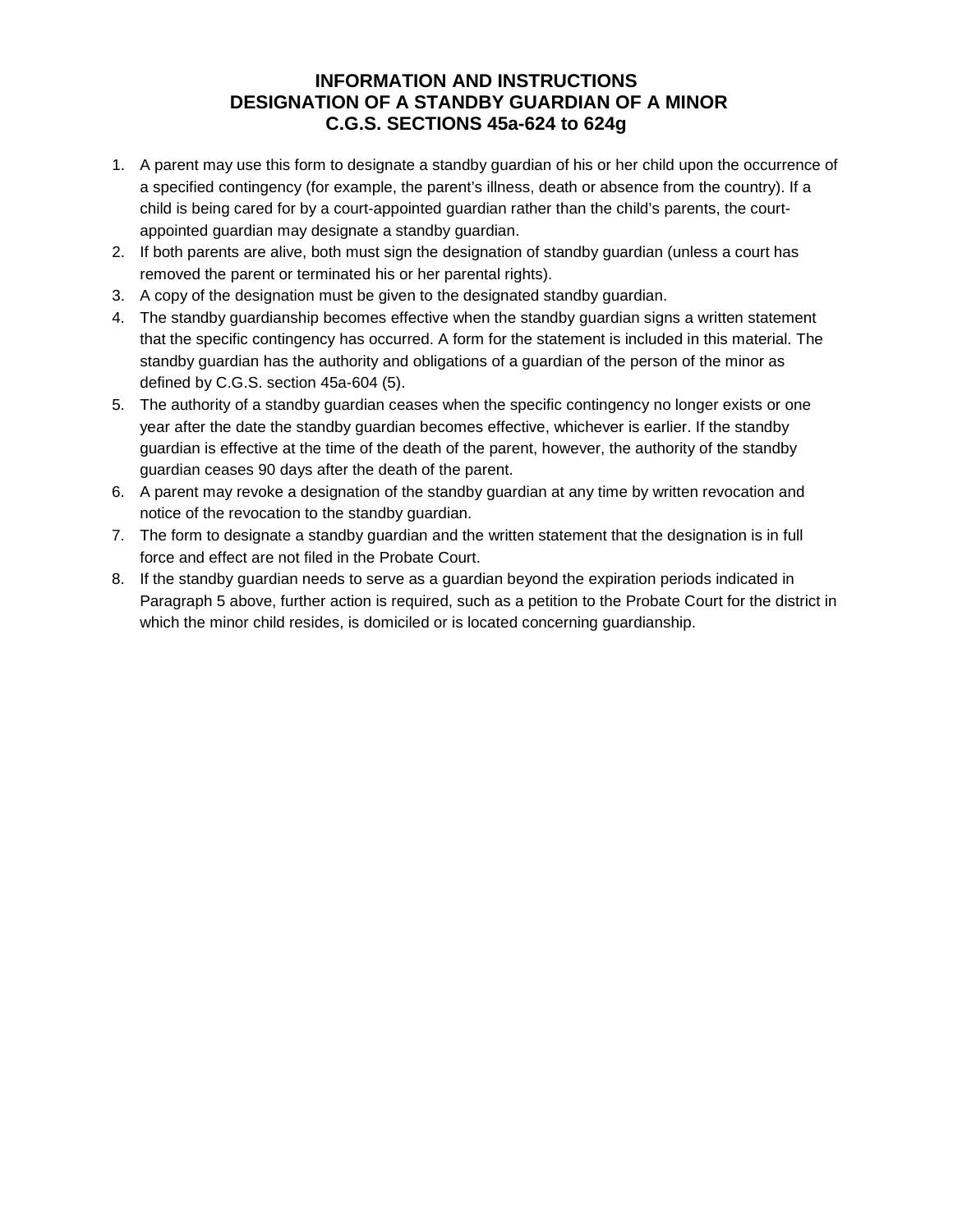## **DESIGNATION OF A STANDBY GUARDIAN OF A MINOR C.G.S SECTIONS 45a-624 to 45a-624g**

| (Name of Parent or Court-appointed Guardian)                                 | οf                            | (Street Address)                                                                                  |
|------------------------------------------------------------------------------|-------------------------------|---------------------------------------------------------------------------------------------------|
|                                                                              |                               |                                                                                                   |
| (City, State, Zip Code)                                                      | _________, do hereby appoint_ | _____________, of<br>(Name of Standby Guardian)                                                   |
|                                                                              |                               |                                                                                                   |
|                                                                              |                               | _______, as standby guardian of                                                                   |
| (Street Address)                                                             |                               | (City, State, Zip Code)                                                                           |
|                                                                              |                               |                                                                                                   |
|                                                                              | (Names of Minor Children)     |                                                                                                   |
|                                                                              |                               | to take effect upon the occurrence of the following contingency or contingencies (insert specific |
| contingency or contingencies):                                               |                               |                                                                                                   |
|                                                                              |                               |                                                                                                   |
|                                                                              |                               |                                                                                                   |
|                                                                              |                               |                                                                                                   |
| This designation is made after careful reflection, while I am of sound mind. |                               |                                                                                                   |
|                                                                              |                               |                                                                                                   |
|                                                                              |                               |                                                                                                   |
| Signature of Parent                                                          |                               | Signature of Witness                                                                              |
|                                                                              |                               |                                                                                                   |
| Type or Print Name of Parent                                                 |                               | Type or Print Name of Witness                                                                     |
|                                                                              |                               |                                                                                                   |
|                                                                              |                               | <b>Street Address of Witness</b>                                                                  |
|                                                                              |                               |                                                                                                   |
|                                                                              |                               | City, State and Zip Code of Witness                                                               |
|                                                                              |                               |                                                                                                   |
|                                                                              |                               |                                                                                                   |
|                                                                              |                               | Signature of Witness                                                                              |
|                                                                              |                               |                                                                                                   |
|                                                                              |                               | Type or Print Name of Witness                                                                     |
|                                                                              |                               |                                                                                                   |
|                                                                              |                               | <b>Street Address of Witness</b>                                                                  |
|                                                                              |                               | City, State and Zip Code of Witness                                                               |
|                                                                              |                               |                                                                                                   |
|                                                                              |                               |                                                                                                   |
|                                                                              |                               |                                                                                                   |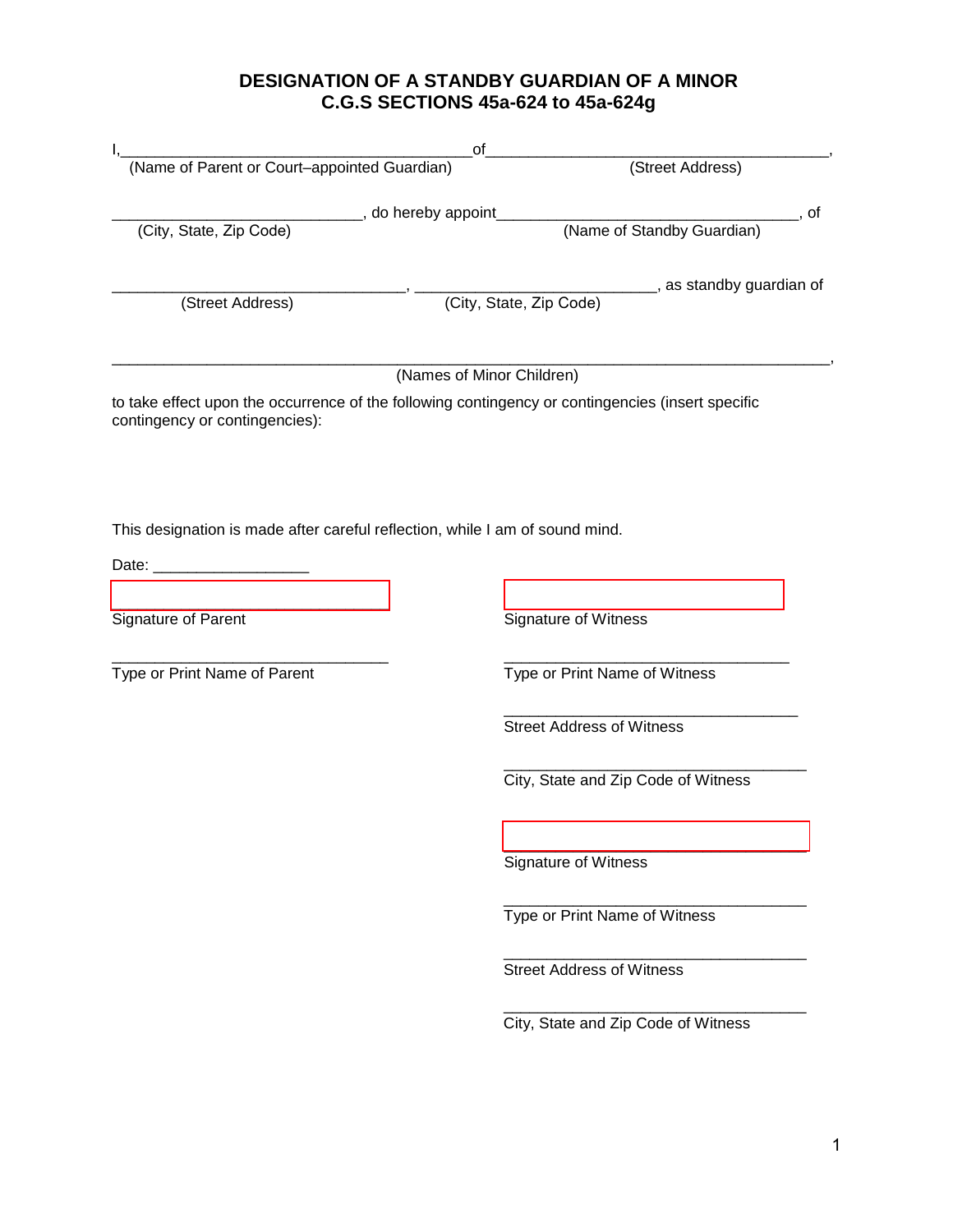## **DESIGNATION OF A STANDBY GUARDIAN OF A MINOR C.G.S SECTIONS 45a-624 to 45a-624g**

Date: \_\_\_\_\_\_\_\_\_\_\_\_\_\_\_\_\_\_

[\\_\\_\\_\\_\\_\\_\\_\\_\\_\\_\\_\\_\\_\\_\\_\\_\\_\\_\\_\\_\\_\\_\\_\\_\\_\\_\\_\\_\\_\\_\\_\\_ \\_\\_\\_\\_\\_\\_\\_\\_\\_\\_\\_\\_\\_\\_\\_\\_\\_\\_\\_\\_\\_\\_\\_\\_\\_\\_\\_\\_\\_\\_\\_\\_](https://esign.com)

\_\_\_\_\_\_\_\_\_\_\_\_\_\_\_\_\_\_\_\_\_\_\_\_\_\_\_\_\_\_\_\_ \_\_\_\_\_\_\_\_\_\_\_\_\_\_\_\_\_\_\_\_\_\_\_\_\_\_\_\_\_\_\_\_\_

Signature of Parent Signature of Witness

Type or Print Name of Parent Type or Print Name of Witness

\_\_\_\_\_\_\_\_\_\_\_\_\_\_\_\_\_\_\_\_\_\_\_\_\_\_\_\_\_\_\_\_\_\_ Street Address of Witness

\_\_\_\_\_\_\_\_\_\_\_\_\_\_\_\_\_\_\_\_\_\_\_\_\_\_\_\_\_\_\_\_\_\_\_ City, State and Zip Code of Witness

[\\_\\_\\_\\_\\_\\_\\_\\_\\_\\_\\_\\_\\_\\_\\_\\_\\_\\_\\_\\_\\_\\_\\_\\_\\_\\_\\_\\_\\_\\_\\_\\_\\_\\_\\_](https://esign.com) Signature of Witness

\_\_\_\_\_\_\_\_\_\_\_\_\_\_\_\_\_\_\_\_\_\_\_\_\_\_\_\_\_\_\_\_\_\_\_ Type or Print Name of Witness

\_\_\_\_\_\_\_\_\_\_\_\_\_\_\_\_\_\_\_\_\_\_\_\_\_\_\_\_\_\_\_\_\_\_\_ Street Address of Witness

\_\_\_\_\_\_\_\_\_\_\_\_\_\_\_\_\_\_\_\_\_\_\_\_\_\_\_\_\_\_\_\_\_\_\_ City, State and Zip Code of Witness

If the designation is made by a court-appointed guardian, the guardian and witnesses must sign below: Date: \_\_\_\_\_\_\_\_\_\_\_\_\_\_\_\_\_\_

[\\_\\_\\_\\_\\_\\_\\_\\_\\_\\_\\_\\_\\_\\_\\_\\_\\_\\_\\_\\_\\_\\_\\_\\_\\_\\_\\_\\_\\_\\_\\_\\_ \\_\\_\\_\\_\\_\\_\\_\\_\\_\\_\\_\\_\\_\\_\\_\\_\\_\\_\\_\\_\\_\\_\\_\\_\\_\\_\\_\\_\\_\\_\\_\\_](https://esign.com) Signature of Guardian **Signature of Witness** 

\_\_\_\_\_\_\_\_\_\_\_\_\_\_\_\_\_\_\_\_\_\_\_\_\_\_\_\_\_\_\_\_ \_\_\_\_\_\_\_\_\_\_\_\_\_\_\_\_\_\_\_\_\_\_\_\_\_\_\_\_\_\_\_\_\_ Type or Print Name of Guardian Type or Print Name of Witness

> \_\_\_\_\_\_\_\_\_\_\_\_\_\_\_\_\_\_\_\_\_\_\_\_\_\_\_\_\_\_\_\_\_\_ Street Address of Witness

\_\_\_\_\_\_\_\_\_\_\_\_\_\_\_\_\_\_\_\_\_\_\_\_\_\_\_\_\_\_\_\_\_\_\_ City, State and Zip Code of Witness

[\\_\\_\\_\\_\\_\\_\\_\\_\\_\\_\\_\\_\\_\\_\\_\\_\\_\\_\\_\\_\\_\\_\\_\\_\\_\\_\\_\\_\\_\\_\\_\\_\\_\\_\\_](https://esign.com) Signature of Witness

\_\_\_\_\_\_\_\_\_\_\_\_\_\_\_\_\_\_\_\_\_\_\_\_\_\_\_\_\_\_\_\_\_\_\_ Type or Print Name of Witness

\_\_\_\_\_\_\_\_\_\_\_\_\_\_\_\_\_\_\_\_\_\_\_\_\_\_\_\_\_\_\_\_\_\_\_ Street Address of Witness

\_\_\_\_\_\_\_\_\_\_\_\_\_\_\_\_\_\_\_\_\_\_\_\_\_\_\_\_\_\_\_\_\_\_\_ City, State and Zip Code of Witness